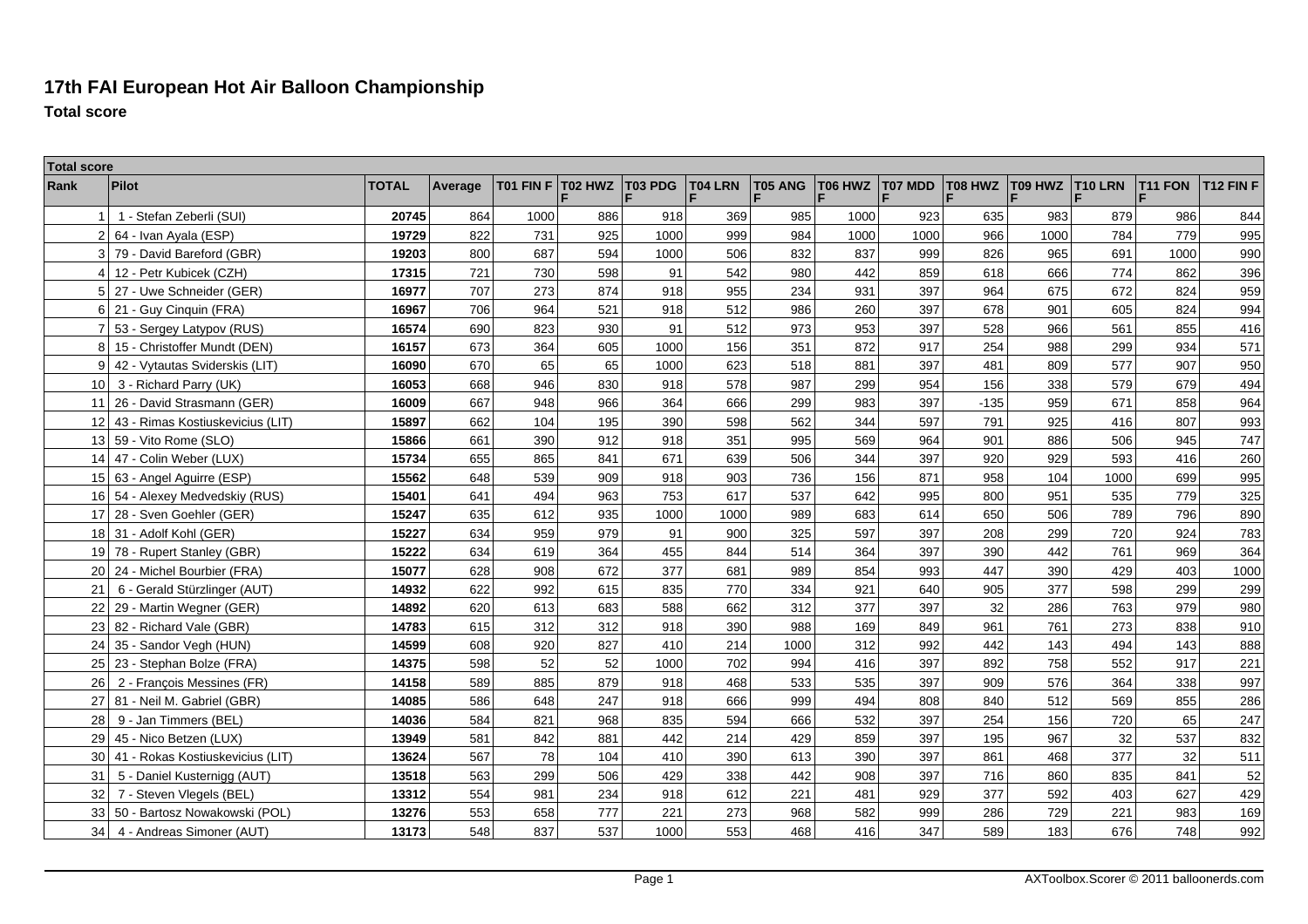| <b>Total score</b> |                                      |              |         |           |         |                |         |         |         |         |         |                 |     |                |                  |
|--------------------|--------------------------------------|--------------|---------|-----------|---------|----------------|---------|---------|---------|---------|---------|-----------------|-----|----------------|------------------|
| Rank               | <b>Pilot</b>                         | <b>TOTAL</b> | Average | T01 FIN F | T02 HWZ | <b>T03 PDG</b> | T04 LRN | T05 ANG | T06 HWZ | T07 MDD | T08 HWZ | T09 HWZ T10 LRN |     | <b>T11 FON</b> | <b>T12 FIN F</b> |
| 35 <sub>1</sub>    | 11 - Pavel Kostrhun (CZH)            | 13085        | 545     | 156       | 39      | 918            | 549     | 156     | 234     | 397     | 299     | 945             | 517 | 544            | 992              |
| 36                 | 13 - Michael Suchy (CZH)             | 12934        | 538     | 643       | 78      | 835            | 416     | 390     | 208     | 993     | 1000    | 608             | 442 | 325            | 351              |
| 37                 | 62 - Ricardo Aracil (ESP)            | 12900        | 537     | 878       | 429     | 918            | 867     | 980     | 65      | 975     | 600     | 169             | 647 | 582            | 562              |
| 38                 | 22 - Patrick Legendre (FRA)          | 12753        | 531     | 544       | 1000    | 835            | 442     | 935     | 182     | 397     | 462     | 624             | 507 | 32             | 273              |
| 39                 | 69 - Rene Erni (SUI)                 | 12750        | 531     | 757       | 351     | 835            | 962     | 403     | 143     | 397     | 506     | 364             | 579 | 377            | 541              |
| 40                 | 49 - Arkadiusz Iwanski (POL)         | 12181        | 507     | 555       | 737     | 370            | 523     | 377     | 649     | 993     | 326     | 14              | 208 | 351            | 377              |
| 41                 | 25 - Hugues Mangin (FRA)             | 12068        | 502     | 429       | 916     | 91             | 390     | 494     | 631     | 397     | 826     | 551             | 247 | 260            | 91               |
| 42                 | 20 - Nicolas Schwartz (FRA)          | 12063        | 502     | 532       | 924     | 260            | 312     | 512     | 247     | $-103$  | 516     | 195             | 533 | 789            | 981              |
| 43                 | 70 - Martin Messner (SUI)            | 11971        | 498     | 416       | 355     | 835            | 276     | 546     | 325     | 912     | 972     | 455             | 606 | 831            | 396              |
| 44                 | 73 - Henk Broeders (NED)             | 11867        | 494     | 286       | 208     | 286            | 514     | 195     | 961     | 397     | 429     | 978             | 571 | 130            | 104              |
| 45                 | 32 - Matthias Borgmeier (GER)        | 11784        | 491     | 481       | 286     | 195            | 865     | 260     | 455     | 397     | 883     | 247             | 589 | 156            | 798              |
| 46                 | 36 - Paolo Oggioni (ITA)             | 11762        | 490     | 91        | 442     | 481            | 561     | 604     | 286     | 397     | 32      | 494             | 390 | 195            | 897              |
| 47                 | 8 - Philippe De Cock (BEL)           | 11528        | 480     | 442       | 784     | 91             | 551     | 338     | 587     | 989     | 923     | 929             | 511 | 630            | 143              |
| 48                 | 46 - Georges Klomp (LUX)             | 11393        | 474     | 455       | 944     | 299            | 494     | 208     | 873     | 924     | 312     | 481             | 312 | 390            | 234              |
| 49                 | 10 - Ann Herdewyn (BEL)              | 11206        | 466     | 780       | 672     | 273            | 429     | 969     | 273     | 836     | 273     | 796             | 619 | 523            | 39               |
| 50                 | 75 - Johannes Kooistra (NED)         | 11118        | 463     | 221       | 182     | 312            | 546     | 455     | 571     | 927     | 403     | 723             | 286 | 455            | 26               |
| 51                 | 55 - Sergey Vinogradov (RUS)         | 11112        | 463     | 377       | 91      | 91             | 65      | 984     | 78      | 948     | 462     | 567             | 530 | 208            | 977              |
| 52                 | 77 - Roman Savchuk (UKR)             | 11052        | 460     | 468       | 403     | 1000           | 678     | 527     | 195     | 397     | 974     | 234             | 674 | 364            | 156              |
|                    | 53 74 - Mathijs De Bruijn (NED)      | 10896        | 454     | 130       | 299     | 468            | 65      | 787     | 117     | 979     | 182     | 312             | 156 | 965            | 950              |
| 54                 | 18 - Tuomas Holm (FIN)               | 10831        | 451     | 26        | 156     | 91             | 515     | 130     | 974     | 397     | 221     | 351             | 104 | 442            | 455              |
| 55                 | 16 - Palle Vinther Olsen (DEN)       | 10825        | 451     | 260       | 325     | 753            | 299     | 39      | 966     | 931     | 143     | 221             | 260 | 494            | 468              |
| 56                 | 34 - Janos Konecsni (HUN)            | 10790        | 449     | 403       | 117     | 247            | 286     | 481     | 91      | 397     | 779     | 745             | 325 | 104            | 760              |
| 57                 | 66 - Lars Ekstedt (SWE)              | 10781        | 449     | 234       | 813     | 918            | 364     | 792     | 39      | 672     | 32      | 182             | 234 | 997            | 312              |
| 58                 | 38 - Giovanni Aimo (ITA)             | 10751        | 447     | 208       | 862     | 918            | 143     | 104     | 916     | 397     | 790     | 567             | 338 | 91             | 865              |
| 59                 | 71 - Marc Blaser (SUI)               | 10612        | 442     | 182       | 416     | 671            | 692     | 528     | 933     | 397     | 32      | 65              | 530 | 247            | 972              |
| 60                 | 30 - Marcus Strauf (GER)             | 10473        | 436     | 654       | 468     | 91             | 260     | 182     | 52      | 397     | 966     | 403             | 720 | 955            | 481              |
| 61                 | 48 - Zbigniew Jagodzik (POL)         | 10406        | 433     | 963       | 568     | 351            | 234     | 117     | 828     | 397     | 338     | 964             | 32  | 32             | 797              |
| 62                 | 60 - Gabriela Slavec (SLO)           | 10377        | 432     | 117       | 926     | 1000           | 182     | 273     | 997     | 915     | 91      | 956             | 468 | 273            | 952              |
| 63                 | 44 - Vytautas Junevicius (LIT)       | 10332        | 430     | 195       | 390     | 753            | 455     | 995     | 221     | 397     | 937     | 91              | 455 | 78             | 117              |
| 64                 | 72 - David Hochreutener (SUI)        | 10181        | 424     | 169       | 221     | 332            | 481     | 416     | 845     | 397     | 364     | 78              | 586 | 481            | 208              |
| 65                 | 33 - Sandor Torok (HUN)              | 10041        | 418     | 619       | 903     | 234            | 65      | 91      | 752     | 397     | 416     | 260             | 182 | 927            | 570              |
| 66                 | 65 - Janne Balkedal (SWE)            | 9848         | 410     | 247       | 130     | 835            | 520     | 169     | 468     | 397     | 325     | 248             | 130 | 117            | 130              |
| 67                 | 58 - Juraj Brezan (SLK)              | 9839         | 409     | 512       | 20      | 208            | 65      | 994     | 130     | 397     | 130     | 20              | 351 | 221            | 925              |
| 68                 | 17 - Kim Larsen (DEN)                | 9311         | 387     | 508       | 377     | 500            | 65      | 247     | 954     | 397     | 804     | 416             | 169 | 312            | 506              |
| 69                 | 14 - Miloslav Skorpik (CZH)          | 9140         | 380     | 351       | 143     | 91             | 247     | 78      | 662     | 397     | 802     | 117             | 481 | 637            | 963              |
|                    | 70 19 - Toni Kristian Korhonen (FIN) | 9031         | 376     | 584       | 169     | 91             | 130     | 143     | 875     | 397     | 897     | 697             | 91  | 468            | 182              |
| 71                 | 37 - Piergiorgio Bogliaccino (ITA)   | 8448         | 352     | 26        | 775     | 753            | 325     | 945     | 26      | 397     | 494     | 52              | 32  | 481            | 338              |
|                    | 72 61 - Darko Kralj (SLO)            | 8439         | 351     | 641       | 260     | 753            | 195     | 286     | 794     | 397     | 718     | $-280$          | 32  | 32             | 65               |
|                    | 73 40 - Inga Igaune (LAT)            | 8201         | 341     | 143       | 338     | 332            | $-125$  | 39      | 924     | 397     | 234     | 429             | 143 | 286            | 195              |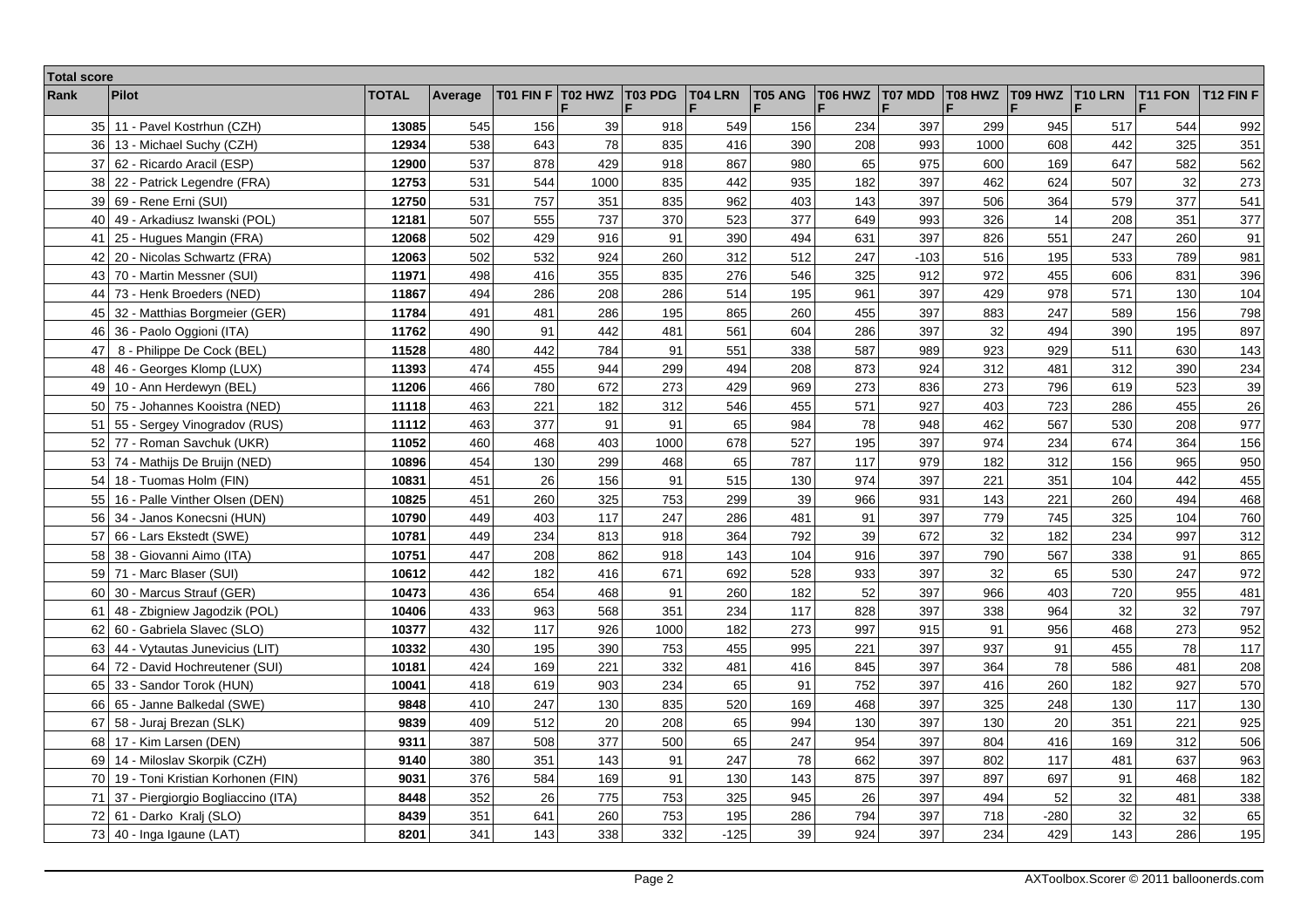|      | <b>Total score</b>                  |              |         |                  |           |      |                  |                 |      |      |      |                  |                                                                                                     |      |          |
|------|-------------------------------------|--------------|---------|------------------|-----------|------|------------------|-----------------|------|------|------|------------------|-----------------------------------------------------------------------------------------------------|------|----------|
| Rank | <b>Pilot</b>                        | <b>TOTAL</b> | Average |                  |           |      |                  |                 |      |      |      |                  | T01 FIN F T02 HWZ T03 PDG T04 LRN T05 ANG T06 HWZ T07 MDD T08 HWZ T09 HWZ T10 LRN T11 FON T12 FIN F |      |          |
|      | 74   56 - Andrey Vertiprakhov (RUS) | 6691         | 278     | 338              | 481       | 182  | 65               | 39              | 506  | 397  | 117  | 868              | 195 <sup>1</sup>                                                                                    | 234  | 78       |
|      | 75 80 - David Usill (GBR)           | 6294         | 262     | 506              | <b>20</b> | 91   | 169 <sub>1</sub> | 874             | 216  | 397  | 169  | 130 <sup>1</sup> | 117                                                                                                 | 429  | 442      |
|      | 76 67 - Olof Ekstrand (SWE)         | 5266         | 219     | 325 <sub>1</sub> | 273       | 91   | 65               | 39 I            | 104  | 884  | 104  | 685              | 78 I                                                                                                | 169  | 642      |
|      | 77   68 - Eva Olsson (SWE)          | 2674         | 111     | 26               | 494       | 91   | 65               | 39 <sub>1</sub> |      | 397  | 781  | 325              | 65 l                                                                                                | 182  | $\Omega$ |
|      | Checksum                            |              |         | 2430             | 0696      | 1955 | 3045             | 1523            | 6657 | 0088 | 0563 | 5412             | 0718                                                                                                | 8162 | 9420     |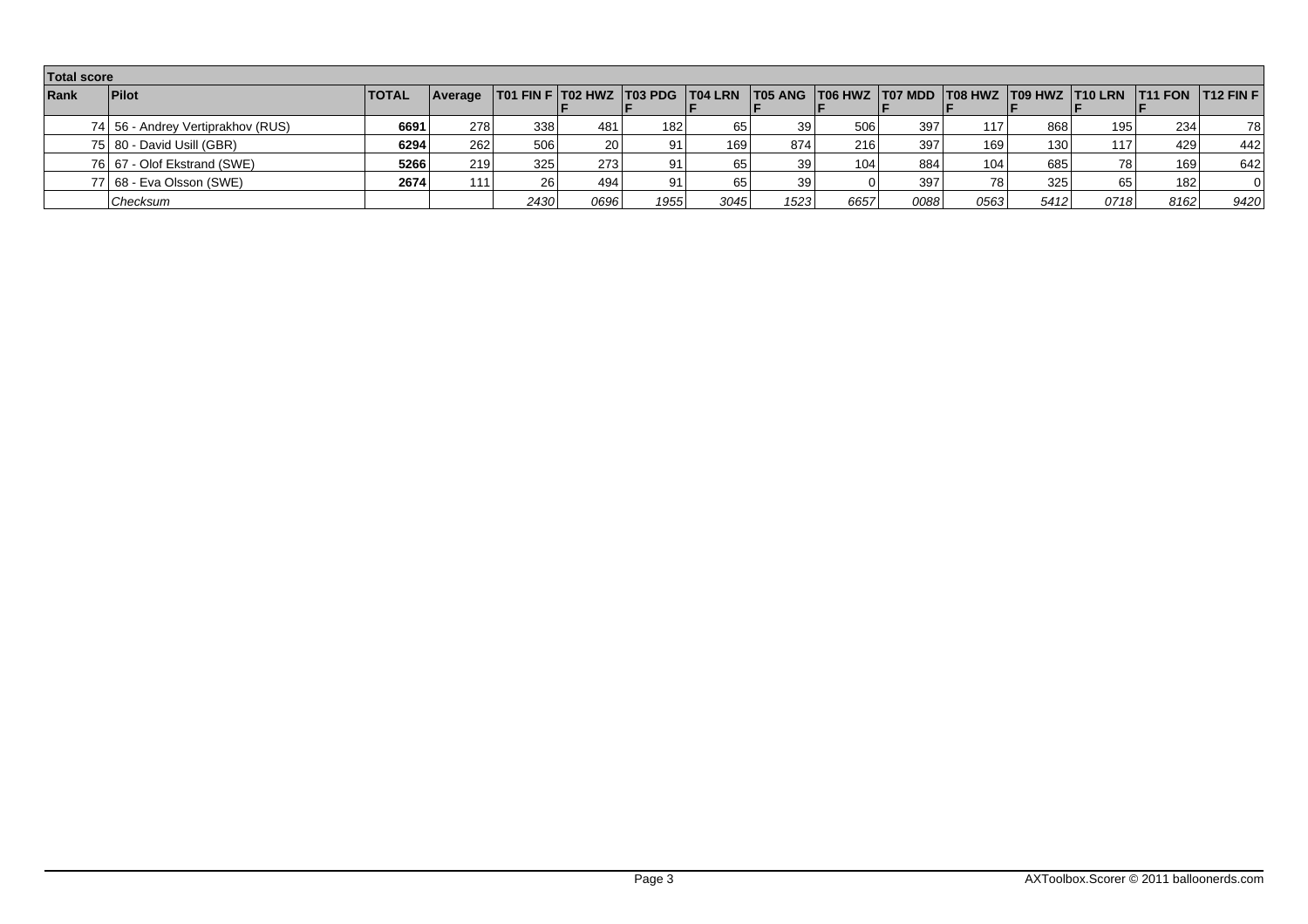## **17th FAI European Hot Air Balloon ChampionshipTotal score**

| <b>Total score</b> |                                  |              |         |              |                |                |                |                |         |           |                |                |         |                |                |
|--------------------|----------------------------------|--------------|---------|--------------|----------------|----------------|----------------|----------------|---------|-----------|----------------|----------------|---------|----------------|----------------|
| Rank               | <b>Pilot</b>                     | <b>TOTAL</b> | Average | T13 FON<br>F | <b>T14 HWZ</b> | <b>T15 GBM</b> | <b>T16 FON</b> | <b>T17 ELB</b> | T18 FON | T19 FIN F | <b>T20 WSD</b> | <b>T21 CRT</b> | T22 HWZ | <b>T23 LRN</b> | <b>T24 FON</b> |
|                    | 1 - Stefan Zeberli (SUI)         | 20745        | 864     | 979          | 968            | 981            | 494            | 838            | 987     | 760       | 736            | 640            | 979     | 1000           | 975            |
| $\overline{2}$     | 64 - Ivan Ayala (ESP)            | 19729        | 822     | 972          | 803            | 351            | 977            | 792            | 636     | 429       | 468            | 788            | 845     | 785            | 720            |
|                    | 3 79 - David Bareford (GBR)      | 19203        | 800     | 972          | 737            | 286            | 955            | 944            | 783     | 855       | 436            | 971            | 1000    | 517            | 820            |
| 4                  | 12 - Petr Kubicek (CZH)          | 17315        | 721     | 969          | 762            | 718            | 966            | 988            | 887     | 587       | 611            | 824            | 989     | 521            | 935            |
| 5                  | 27 - Uwe Schneider (GER)         | 16977        | 707     | 920          | 312            | 729            | 260            | 1000           | 963     | 889       | 866            | 953            | 468     | 837            | 104            |
| 6                  | 21 - Guy Cinquin (FRA)           | 16967        | 706     | 907          | 110            | 748            | 910            | 984            | 1000    | 494       | 541            | 998            | 834     | 517            | 364            |
| $\overline{7}$     | 53 - Sergey Latypov (RUS)        | 16574        | 690     | 299          | 143            | 750            | 758            | 936            | 997     | 766       | 560            | 1000           | 984     | 510            | 866            |
| 8                  | 15 - Christoffer Mundt (DEN)     | 16157        | 673     | 977          | 807            | 403            | 143            | 982            | 776     | 905       | 753            | 945            | 824     | 794            | 537            |
| 9                  | 42 - Vytautas Sviderskis (LIT)   | 16090        | 670     | 364          | 429            | 548            | 936            | 993            | 990     | 572       | 598            | 869            | 910     | 642            | 966            |
| 10                 | 3 - Richard Parry (UK)           | 16053        | 668     | 999          | 640            | 390            | 656            | 984            | 494     | 944       | 849            | 833            | 764     | 677            | 65             |
| 11                 | 26 - David Strasmann (GER)       | 16009        | 667     | 988          | 906            | 550            | 820            | 78             | 312     | 247       | 286            | 989            | 983     | 978            | 932            |
| 12                 | 43 - Rimas Kostiuskevicius (LIT) | 15897        | 662     | 312          | 570            | 850            | 799            | 932            | 876     | 661       | 682            | 939            | 959     | 872            | 723            |
| 13                 | 59 - Vito Rome (SLO)             | 15866        | 661     | 568          | 647            | 969            | 696            | 985            | 234     | 581       | 690            | $\mathbf 0$    | 455     | 515            | 442            |
| 14                 | 47 - Colin Weber (LUX)           | 15734        | 655     | 508          | 917            | 169            | 811            | 403            | 893     | 584       | 637            | 826            | 890     | 805            | 910            |
|                    | 15 63 - Angel Aguirre (ESP)      | 15562        | 648     | 961          | 506            | 916            | 234            | 796            | 750     | 474       | 548            | 455            | 195     | 601            | 338            |
|                    | 16 54 - Alexey Medvedskiy (RUS)  | 15401        | 641     | 939          | 817            | 234            | 966            | 481            | 286     | 840       | 403            | 705            | 143     | 286            | 910            |
| 17 <sup>1</sup>    | 28 - Sven Goehler (GER)          | 15247        | 635     | 156          | 234            | 957            | 907            | 947            | 481     | 403       | 481            | 188            | 587     | 195            | 247            |
|                    | 18 31 - Adolf Kohl (GER)         | 15227        | 634     | 614          | 78             | 880            | 130            | 962            | 650     | 1000      | 908            | 851            | 247     | 768            | 957            |
|                    | 19 78 - Rupert Stanley (GBR)     | 15222        | 634     | 827          | 338            | 914            | 1000           | 687            | 843     | 748       | 724            | 273            | 675     | 760            | 950            |
| 20                 | 24 - Michel Bourbier (FRA)       | 15077        | 628     | 777          | 442            | 594            | 221            | 898            | 873     | 299       | 338            | 947            | 531     | 169            | 845            |
| 21                 | 6 - Gerald Stürzlinger (AUT)     | 14932        | 622     | 260          | 1000           | 642            | 699            | 991            | 773     | 847       | 455            | 377            | 65      | 642            | 596            |
| 22                 | 29 - Martin Wegner (GER)         | 14892        | 620     | 914          | 799            | 312            | 325            | 993            | 917     | 611       | 658            | 104            | 985     | 627            | 975            |
| 23                 | 82 - Richard Vale (GBR)          | 14783        | 615     | 563          | 868            | 645            | 996            | 325            | 247     | 506       | 591            | 767            | 494     | 619            | 481            |
| 24                 | 35 - Sandor Vegh (HUN)           | 14599        | 608     | 91           | 834            | 988            | 338            | 221            | 676     | 984       | 1000           | 930            | 809     | 338            | 605            |
| 25                 | 23 - Stephan Bolze (FRA)         | 14375        | 598     | 959          | 214            | 429            | 943            | 990            | 953     | 260       | 273            | 998            | 221     | 182            | 1000           |
| 26                 | 2 - François Messines (FR)       | 14158        | 589     | 708          | 214            | 260            | 770            | 831            | 930     | 208       | 247            | 865            | 91      | 260            | 975            |
| 27                 | 81 - Neil M. Gabriel (GBR)       | 14085        | 586     | 901          | 169            | 971            | 312            | 299            | 260     | 78        | 91             | 718            | 875     | 681            | 888            |
| 28                 | 9 - Jan Timmers (BEL)            | 14036        | 584     | 195          | 65             | 793            | 653            | 364            | 957     | 776       | 555            | 948            | 876     | 627            | 972            |
| 29                 | 45 - Nico Betzen (LUX)           | 13949        | 581     | 811          | 325            | 960            | 834            | 273            | 539     | 902       | 951            | 670            | 364     | 91             | 602            |
| 30                 | 41 - Rokas Kostiuskevicius (LIT) | 13624        | 567     | 898          | 897            | 455            | 985            | 966            | 947     | 717       | 770            | 731            | 78      | 636            | 913            |
| 31                 | 5 - Daniel Kusternigg (AUT)      | 13518        | 563     | 32           | 807            | 630            | 691            | 994            | 820     | 522       | 596            | 91             | 731     | 604            | 377            |
| 32                 | 7 - Steven Vlegels (BEL)         | 13312        | 554     | 247          | 91             | 130            | 960            | 838            | 536     | 338       | 436            | 879            | 739     | 705            | 609            |
| 33                 | 50 - Bartosz Nowakowski (POL)    | 13276        | 553     | 710          | 821            | 364            | 416            | 338            | 429     | 813       | 117            | 824            | 208     | 510            | 860            |
| 34                 | 4 - Andreas Simoner (AUT)        | 13173        | 548     | 1000         | 832            | 182            | 247            | 260            | 390     | 182       | 143            | 758            | 711     | 312            | 810            |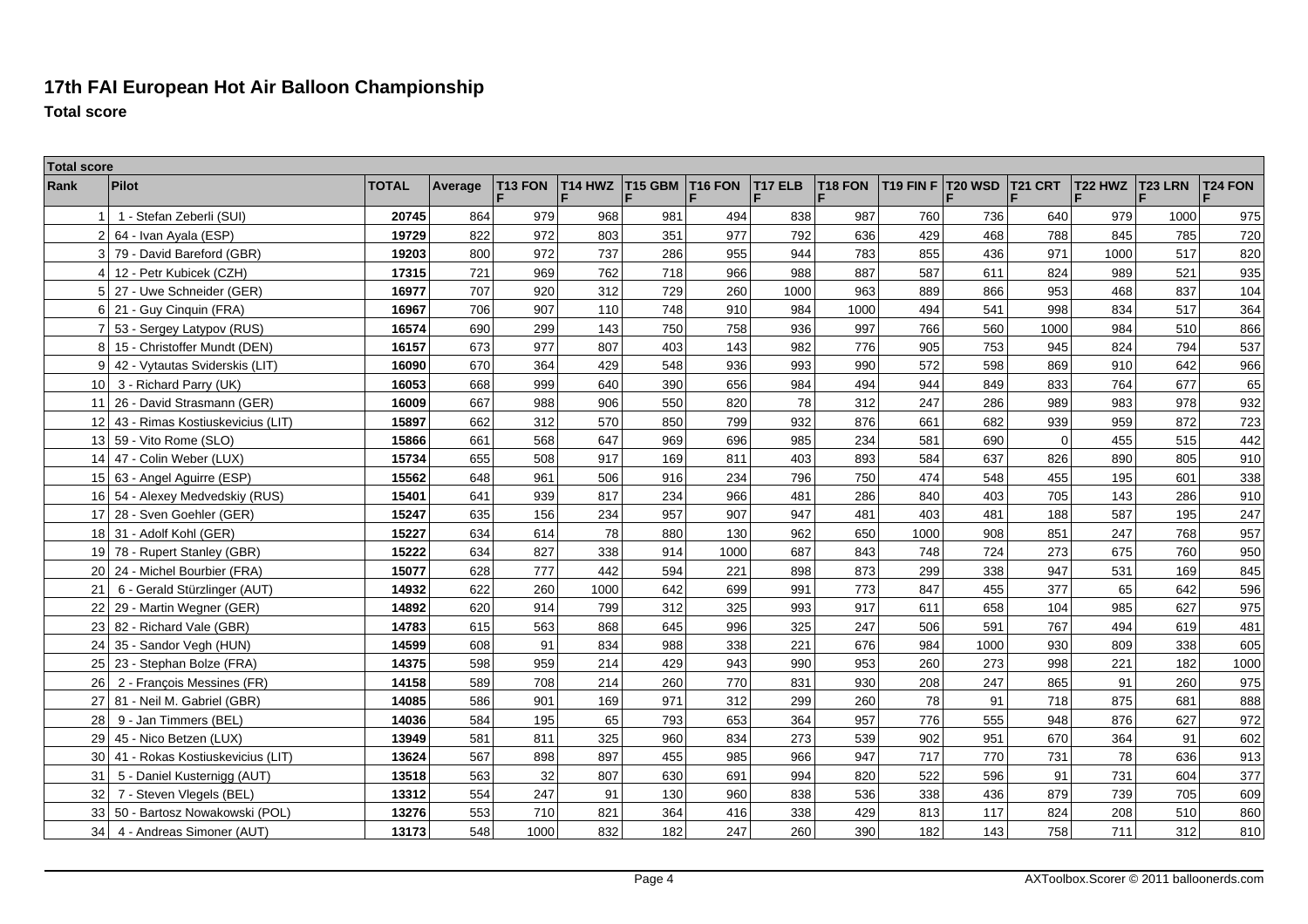| <b>Total score</b> |                                    |              |         |         |         |         |                     |         |                     |                       |                |                  |         |                |         |
|--------------------|------------------------------------|--------------|---------|---------|---------|---------|---------------------|---------|---------------------|-----------------------|----------------|------------------|---------|----------------|---------|
| Rank               | <b>Pilot</b>                       | <b>TOTAL</b> | Average | T13 FON | T14 HWZ | T15 GBM | T <sub>16</sub> FON | T17 ELB | T <sub>18</sub> FON | T <sub>19</sub> FIN F | <b>T20 WSD</b> | T21 CRT          | T22 HWZ | <b>T23 LRN</b> | T24 FON |
| 35 <sub>1</sub>    | 11 - Pavel Kostrhun (CZH)          | 13085        | 545     | 429     | 637     | 416     | 981                 | 1000    | 58                  | 797                   | 771            | 531              | 920     | 526            | 273     |
| 36                 | 13 - Michael Suchy (CZH)           | 12934        | 538     | 891     | 894     | 91      | 855                 | 991     | 947                 | 221                   | 234            | 468              | 286     | 377            | 390     |
| 37                 | 62 - Ricardo Aracil (ESP)          | 12900        | 537     | 981     | 468     | 299     | 915                 | 195     | 130                 | 455                   | 558            | 364              | 130     | 525            | 208     |
| 38                 | 22 - Patrick Legendre (FRA)        | 12753        | 531     | 891     | 182     | 822     | 481                 | 787     | 960                 | 390                   | 512            | 793              | 104     | 273            | 325     |
| 39                 | 69 - Rene Erni (SUI)               | 12750        | 531     | 474     | 860     | 130     | 835                 | 390     | 573                 | 273                   | 260            | 442              | 683     | 655            | 960     |
| 40                 | 49 - Arkadiusz Iwanski (POL)       | 12181        | 507     | 506     | 351     | 130     | 286                 | 915     | 880                 | 806                   | 325            | 953              | 156     | 468            | 925     |
| 41                 | 25 - Hugues Mangin (FRA)           | 12068        | 502     | 455     | 894     | 442     | 468                 | 989     | 549                 | 312                   | 494            | 962              | 52      | 156            | 972     |
| 42                 | 20 - Nicolas Schwartz (FRA)        | 12063        | 502     | 944     | 547     | 979     | 743                 | 78      | 351                 | 526                   | 571            | 690              | 442     | 299            | 195     |
| 43                 | 70 - Martin Messner (SUI)          | 11971        | 498     | 221     | 942     | 221     | 91                  | 234     | 104                 | 474                   | 606            | 403              | 260     | 521            | 969     |
| 44                 | 73 - Henk Broeders (NED)           | 11867        | 494     | 965     | 971     | 273     | 961                 | 696     | 299                 | 416                   | 506            | 811              | 390     | 403            | 117     |
| 45                 | 32 - Matthias Borgmeier (GER)      | 11784        | 491     | 130     | 877     | 963     | 117                 | 956     | 58                  | 615                   | 543            | 416              | 906     | 422            | 169     |
| 46                 | 36 - Paolo Oggioni (ITA)           | 11762        | 490     | 961     | 494     | 797     | 351                 | 811     | 169                 | 729                   | 708            | 429              | 623     | 677            | 143     |
| 47                 | 8 - Philippe De Cock (BEL)         | 11528        | 480     | 416     | 364     | 618     | 273                 | 703     | 442                 | 130                   | 156            | 494              | 312     | 481            | 221     |
| 48                 | 46 - Georges Klomp (LUX)           | 11393        | 474     | 474     | 130     | 895     | 182                 | 442     | 156                 | 901                   | 871            | 286              | 299     | 325            | 506     |
| 49                 | 10 - Ann Herdewyn (BEL)            | 11206        | 466     | 234     | 260     | 549     | 798                 | 78      | 860                 | 65                    | 39             | 957              | 182     | 208            | 494     |
| 50                 | 75 - Johannes Kooistra (NED)       | 11118        | 463     | 52      | 685     | 942     | 65                  | 247     | 643                 | 117                   | 221            | 732              | 937     | 494            | 876     |
| 51                 | 55 - Sergey Vinogradov (RUS)       | 11112        | 463     | 377     | 566     | 78      | 822                 | 416     | 850                 | 903                   | 299            | 117              | 994     | 247            | 65      |
| 52                 | 77 - Roman Savchuk (UKR)           | 11052        | 460     | 273     | 941     | 555     | 390                 | 182     | 325                 | 16                    | 26             | 481              | 901     | 91             | 801     |
|                    | 53 74 - Mathijs De Bruijn (NED)    | 10896        | 454     | 286     | 299     | 52      | 993                 | 455     | 416                 | 990                   | 916            | 130 <sup>1</sup> | 429     | 455            | 65      |
| 54                 | 18 - Tuomas Holm (FIN)             | 10831        | 451     | 182     | 852     | 604     | 377                 | 506     | 364                 | 997                   | 935            | 338              | 879     | 506            | 429     |
| 55                 | 16 - Palle Vinther Olsen (DEN)     | 10825        | 451     | 781     | 481     | 130     | 329                 | 78      | 462                 | 964                   | 654            | 65               | 930     | 558            | 234     |
| 56                 | 34 - Janos Konecsni (HUN)          | 10790        | 449     | 403     | 773     | 757     | 627                 | 429     | 143                 | 947                   | 351            | 156              | 819     | 364            | 286     |
| 57                 | 66 - Lars Ekstedt (SWE)            | 10781        | 449     | 442     | 1000    | 338     | 403                 | 494     | 117                 | 576                   | 589            | 506              | 506     | 91             | 130     |
| 58                 | 38 - Giovanni Aimo (ITA)           | 10751        | 447     | 78      | 967     | 481     | 195                 | 143     | 338                 | 325                   | 364            | 312              | 416     | 530            | 403     |
| 59                 | 71 - Marc Blaser (SUI)             | 10612        | 442     | 104     | 390     | 377     | 455                 | 823     | 756                 | 364                   | 377            | 677              | 234     | 91             | 299     |
| 60                 | 30 - Marcus Strauf (GER)           | 10473        | 436     | 143     | 52      | 885     | 536                 | 78      | 583                 | 195                   | 195            | 299              | 273     | 785            | 820     |
| 61                 | 48 - Zbigniew Jagodzik (POL)       | 10406        | 433     | 742     | 273     | 195     | 442                 | 468     | 377                 | 234                   | 208            | 260              | 169     | 442            | 975     |
| 62                 | 60 - Gabriela Slavec (SLO)         | 10377        | 432     | 65      | 403     | 130     | 104                 | 932     | 462                 | 13                    | 13             | 351              | 351     | 91             | 312     |
| 63                 | 44 - Vytautas Junevicius (LIT)     | 10332        | 430     | 494     | 455     | 65      | 981                 | 867     | 860                 | 169                   | 182            | 143              | 642     | 234            | 156     |
| 64                 | 72 - David Hochreutener (SUI)      | 10181        | 424     | 765     | 416     | 940     | 364                 | 377     | 273                 | 104                   | 78             | 993              | 403     | 422            | 468     |
| 65                 | 33 - Sandor Torok (HUN)            | 10041        | 418     | 117     | 286     | 895     | 506                 | 169     | 182                 | 573                   | 571            | 78               | 806     | 91             | 351     |
| 66                 | 65 - Janne Balkedal (SWE)          | 9848         | 410     | 923     | 873     | 494     | 32                  | 628     | 506                 | 594                   | 646            | 247              | 579     | 545            | 65      |
| 67                 | 58 - Juraj Brezan (SLK)            | 9839         | 409     | 32      | 829     | 468     | 882                 | 877     | 58                  | 907                   | 656            | 221              | 325     | 351            | 260     |
| 68                 | 17 - Kim Larsen (DEN)              | 9311         | 387     | 506     | 110     | 39      | 208                 | 208     | 403                 | 286                   | 312            | 188              | 990     | 390            | 416     |
| 69                 | 14 - Miloslav Skorpik (CZH)        | 9140         | 380     | 351     | 590     | 506     | 873                 | 312     | 195                 | 91                    | 130            | 325              | 39      | 577            | 182     |
| 70 l               | 19 - Toni Kristian Korhonen (FIN)  | 9031         | 376     | 169     | 377     | 1000    | 32                  | 78      | 58                  | 576                   | 416            | 39               | 338     | 525            | 699     |
| 71                 | 37 - Piergiorgio Bogliaccino (ITA) | 8448         | 352     | 338     | 39      | 775     | 78                  | 78      | 208                 | 143                   | 169            | 188              | 601     | 221            | 966     |
| 72 l               | 61 - Darko Kralj (SLO)             | 8439         | 351     | 534     | 195     | 325     | 526                 | 156     | 221                 | 377                   | 390            | 188              | 481     | 532            | 621     |
|                    | 73 $40$ - Inga Igaune (LAT)        | 8201         | 341     | 208     | 676     | 247     | 156                 | 351     | 870                 | 442                   | 550            | 234              | 377     | 91             | 664     |